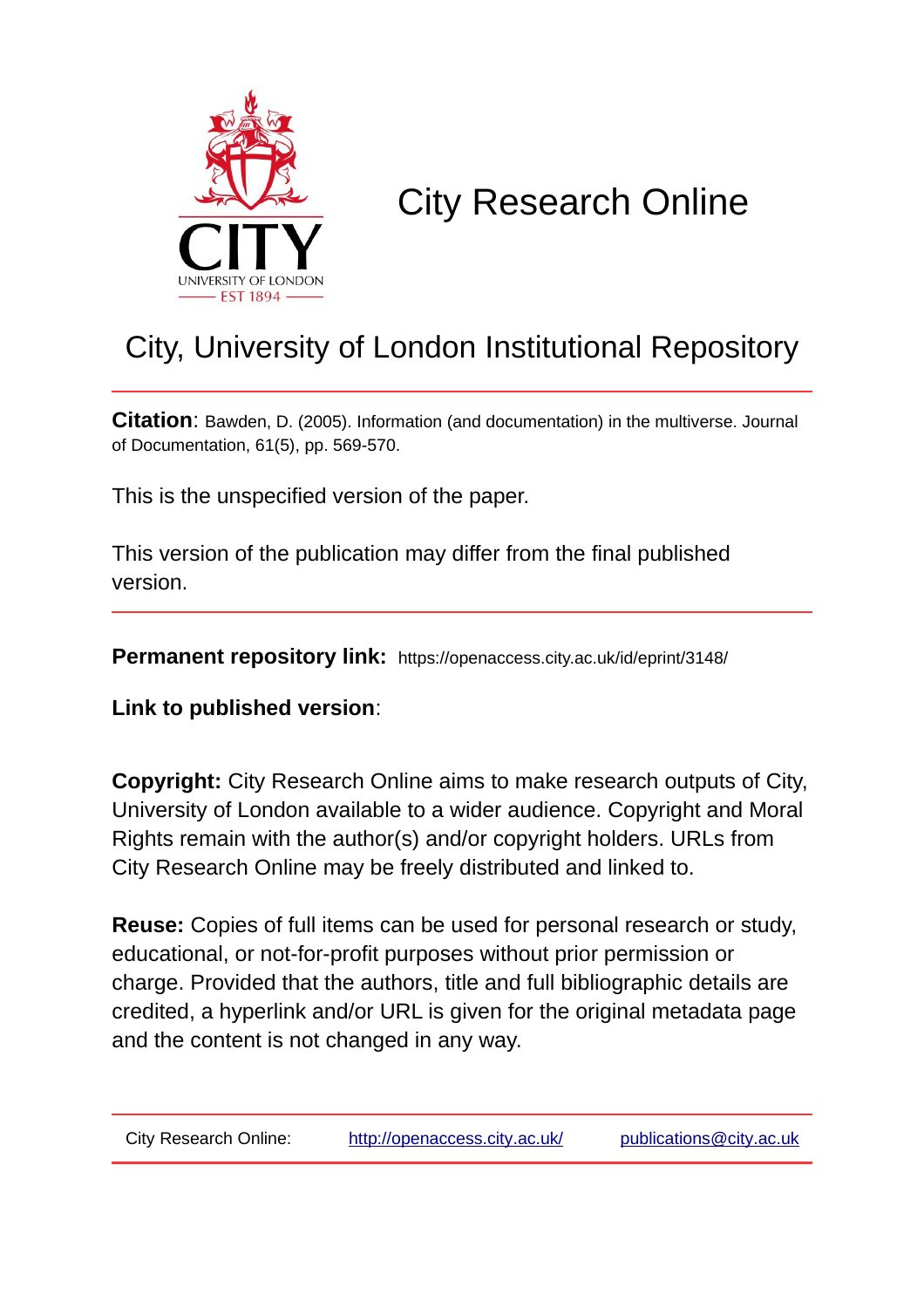### **Information (and documentation) in the multiverse**

#### **Summary**

The possibility of a link between the concept of information as a fundamental constituent of the physical universe and its usual connotation in documentation is noted. Seeking such a link is arguably the most intriguing problem for all the 'science of information'.

#### **Keywords**

Information theory; information physics; nature of information

The LIDA (Libraries in the Digital Age) conference held every year in Dubrovnik on the Croatian coast has many unique features. Among these is admirable concept of asking a senior figure in the library/information professions or academe to speak at some length on a topic chosen by them. At the LIDA conference just past (June 2005), the guest was Bob Hayes, Emeritus Professor at the University of California.

Hayes chose to use most of his session to speak about a current project, up to now unpublished. He is seeking to 'explain' information itself, in all its guises, understanding it to be the a measure of the complexity of organisation of a system, or possibly the organisation itself. This basic idea is by no means new, and Hayes was able to point to a number of giants on whose shoulders he was standing, including Shannon, the originator of the original information theory, and Richard Feynman the physicist, from whom he drew ideas of levels of complexity in the physical world. Nonetheless, Hayes' ideas of careful definition of domains at various levels, and ways of assessing their complexity, are certainly a new take on the issue, and will hopefully be published in full at some stage.

Most striking to me was the way in which Hayes' 'information as complexity' appeared to span the gap between information in the 'mindless' physical universe and information as the product of human thought, encapsulated in documents. This is certainly not the only such attempt at such a grand 'theory'; the speculations of Tom Stonier (1990, 1992) are a clear predecessor. Indeed, Shannon's formalism itself appears to apply equally to information in the physical or biological world, to communication signals, and to content-bearing documents, although its applications to questions of meaning and knowledge have proved disappointing.

It seems particularly timely to seek some means of reconciling the varied meanings of the word 'information' (see, for example, Bawden 2001). Whether these simply reflect the fact that the same English word is used to refer to things which are only loosely, if at all, related, or whether there is some deep underlying linkage is still an unsolved, indeed largely unaddressed, issue. What is clear is that the idea of information as a fundamental constituent - some enthusiasts would say *the* fundamental constituent - of the physical universe is gaining ground (see, for example, Leff and Rex 1990, and for a recent more popular account, von Baeyer 2004). Nor are such claims put modestly; the 'tag line' of a scientific paper by one of the leading proponents of such views was 'The structure of the multiverse is determined by information flow' (Deutsch 2002). In similar expansive vein, the physicist John Wheeler has argues that information, in a sense, creates the universe - 'it from bit' - and in which conscious information-processing observers play a key role - a 'participatory universe' (see, for example, various articles in Barrow, Davies and Harper 2004).

The establishment of a link between this most fundamental aspect of information (to say nothing of the burgeoning field and concepts of genetic information) and the kind of information human-generated, meaning-bearing - which is encapsulated in documents is surely one of the most challenging tasks for all the sciences which claim an interest in some aspect of this multifaceted concept. In general terms, this link can be established by use of catch-all idea of organisation, pattern, complexity, etc., but putting these on a clearer, and more formal, footing is a task which several, including Stonier and Hayes, have attempted, without as yet clear success.